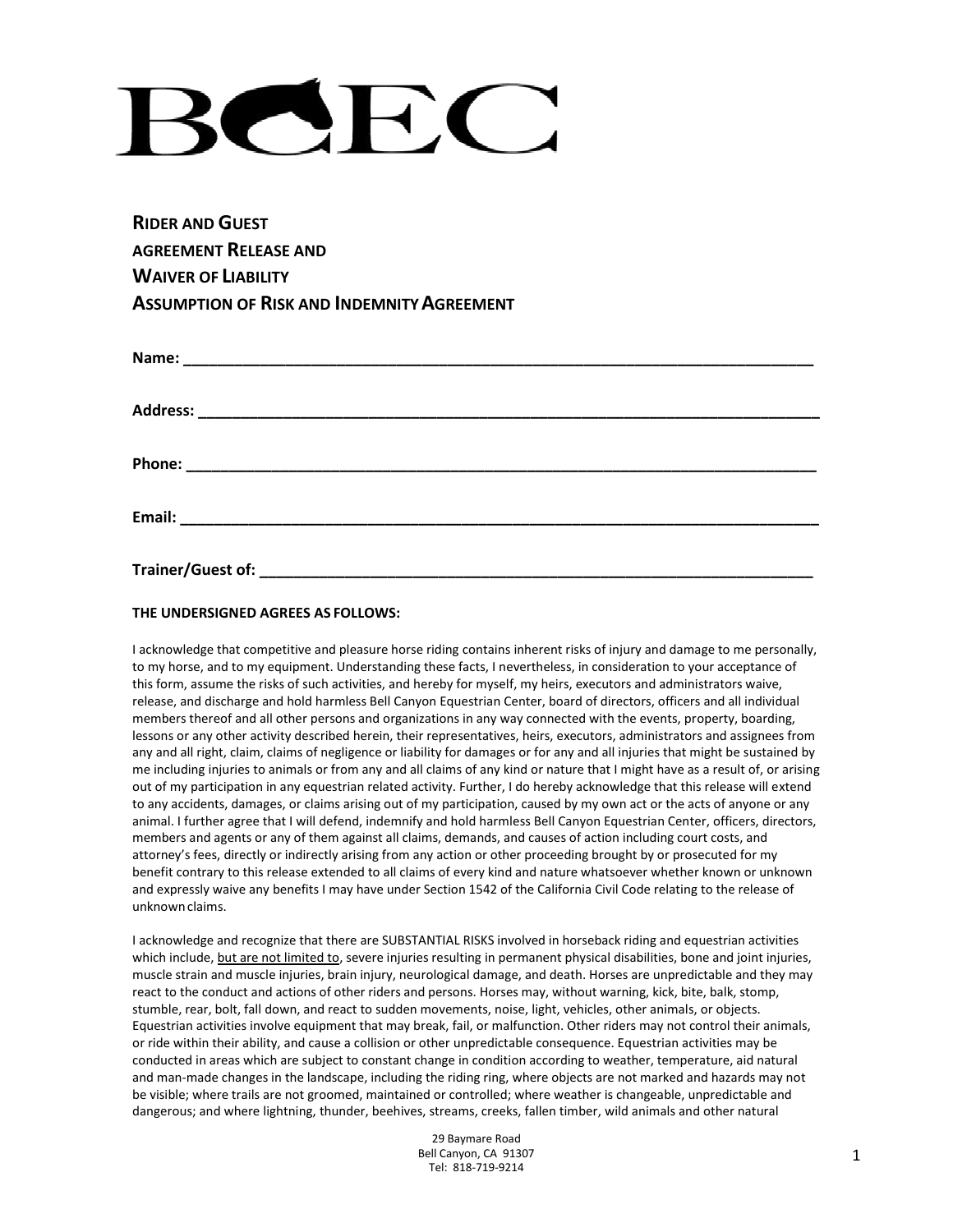hazards and dangers exist.

#### **OTHER RISKS**

I acknowledge and recognize that there are other risks, hazards and dangers that are associated with equestrian activities in an outdoor environment, I further affirm that the description of the risks in this document is not a complete list and that there are other risks, hazards and dangers associated with participating in equestrian activities in an outdoor environment that may be unknown or unanticipated.

In the event the Boarder should use of have available a trailer for the transportation of any horse, including the boarded horse, whether said trailer is owned, leased or contracted for, Boarder agrees to defend and hold harmless the Stables for any cost, expense, claim, damage, personal injury or property damage as result of use of said trailer, including damage to trailer or horses transported therein. Stables reserves right to have any abandoned or unauthorized trailer on the Stables property to be removed by local law enforcement and Boarder shall hold harmless Stables for such actions.

#### **INDEMNITY**

I hereby agree to indemnify and save and hold harmless the Released Parties and each of them from any lawsuit by myself or the minor or by anyone on behalf us, personal representatives, estate, heirs, next of kin or assigns arising out of, or related to, horseback riding related activities that the I or the minor may engage in or any other related equestrian activities for whatever period said activities may continue, whether caused by the negligence, whether active or passive, of the Released Parties. I agree that I will not make a claim of any kind against the Released Parties as a result of any damage, injury, paralysis or death to myself or the minor or our property and agree to save and hold harmless, indemnify and forever defend the Released Parties as a result of participation in the equestrian related activities, as well as expenses and liabilities, including reasonable attorneys' fees incurred by the Released Parties resulting from any such claim, action or demand. If any provision of this agreement is deemed unenforceable the remaining provisions shall remainenforceable.

#### **SAFETY EQUIPMENT**

I acknowledge I have been advised by Bell Canyon Equestrian Center that all minors must purchase and wear protective headgear which meets or exceeds the quality standards of the SEI CERTIFIED/ASTM STANDARD F 1163 equestrian helmet at all times while riding. I understand that wearing of such headgear while mounting, riding, dismounting and otherwise being around horses, may prevent or reduce the severity of some head injuries; however, I/We affirm and acknowledge that the equestrian helmet may not prevent injuries in all circumstances.

#### **NATURE OF HORSES**

I further acknowledge that no riding horse is a completely safe horse. Horses are 5 to 15 times larger, 20 to 40 times more powerful, and 3 to 4 times faster than a human. If a rider falls from the horse to the ground, it will generally be at a distance of 3 ½ to 6 feet and the impact may result in serious injury to the rider. If a horse is startled, frightened or provoked it may divert from its training and act according to its natural survival instincts. Its acts may include, but not limited to, stopping short, changing directions or speed at will, shifting weight, bucking, rearing, kicking, biting, failing to respond to commands, running into objects or running from danger.

Rider's Signature: \_\_\_\_\_\_\_\_\_\_\_\_\_\_\_\_\_\_\_\_\_\_\_\_\_\_\_\_\_\_\_\_\_\_\_\_\_\_\_\_\_\_\_\_\_\_\_\_\_\_\_\_\_\_\_\_\_\_\_\_\_\_\_\_\_\_\_\_

Print name:

Date: \_\_\_\_\_\_\_\_\_\_\_\_\_\_\_\_\_\_\_\_\_\_\_\_\_\_\_\_\_